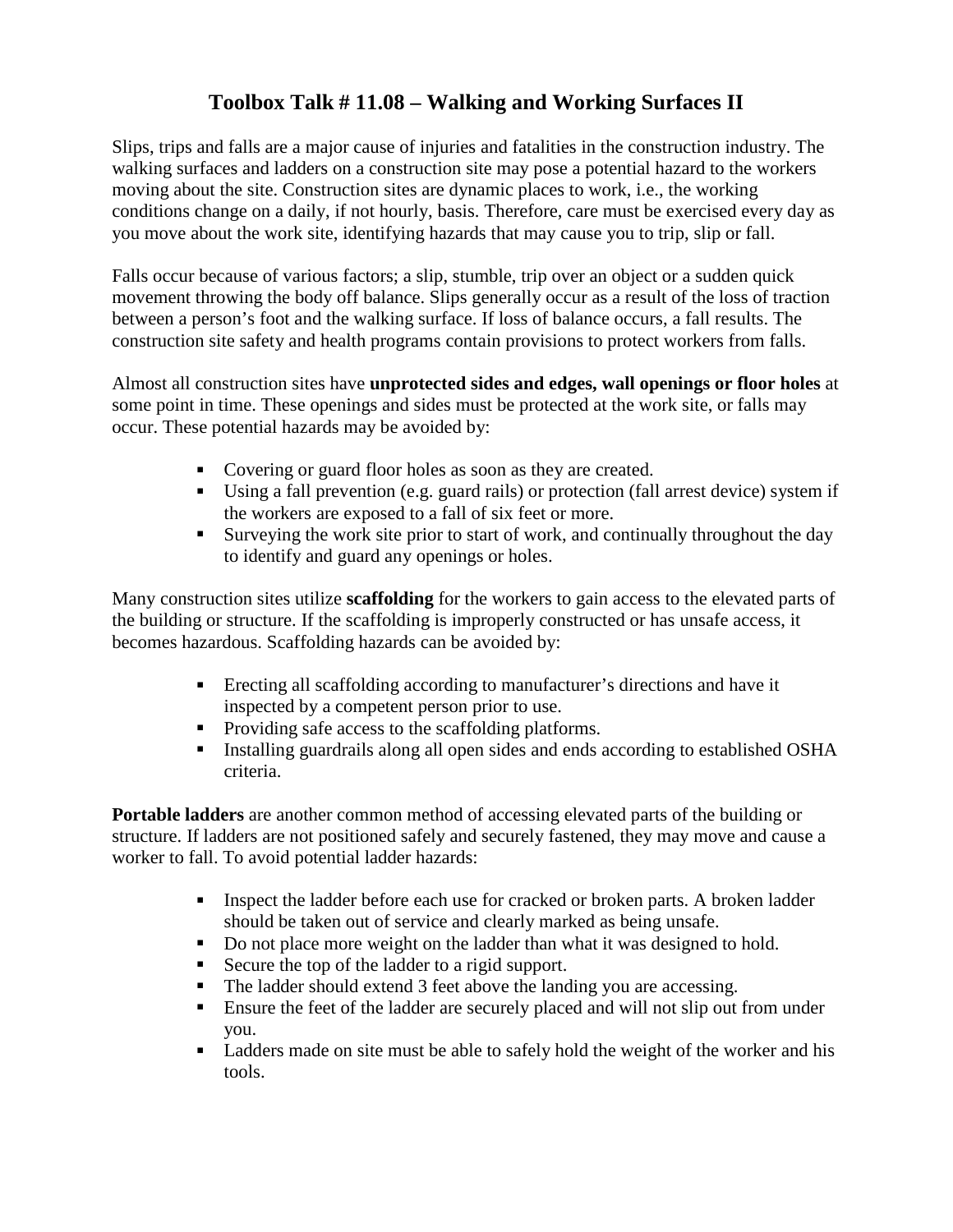Slips and trips result from an unintended or unexpected change between the feet and the walking surface. Good housekeeping is the first and most important way of preventing falls due to slips and trips. Other ways to avoid creating slip and trip hazards are to:

- Wear work boots with slip resistant soles.
- Clean up any liquid spills right away.
- Take your time and pay attention to where you are going.

Ensure things you are carrying do not prevent you from seeing obstructions or spills.